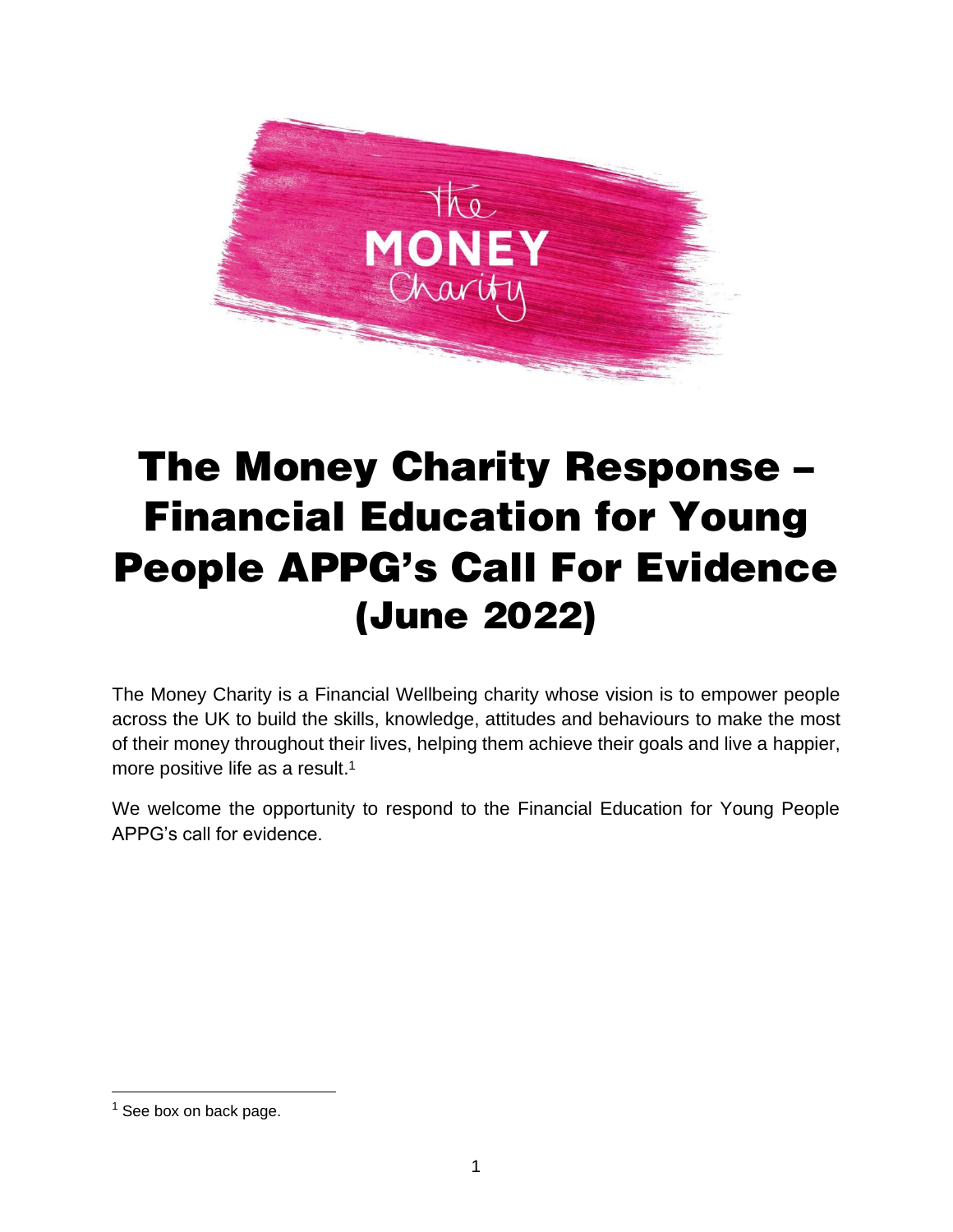# Answers to call for evidence questions

## Financial Education – who plays a role

*1. What role if any do you think schools should play in the delivery of financial education?* 

Financial capability is a crucial life skill that ought to be incorporated into a rounded curriculum of learning. We therefore believe that schools should play a significant role in the delivery of financial education; financial education should be a statutory part of the PSHE curriculum, in both primary and secondary schools, and be Ofsted inspected and examined. Though we recognise that financial education is already part of the secondary school curriculum, much more needs to be done to make financial education a priority within the curriculum and ensure that it is consistently delivered throughout schools. Furthermore, what is included on the curriculum about financial education simply isn't good enough to support the financial capability and financial wellbeing of young people into adulthood, and ought to be improved.

*2. If you think schools should play a role, please reflect on why you think this is important.* 

There is no shortage of reasons as to why schools should play a role in financial education. Firstly, and as we have already mentioned, financial education for young people can provide them with a starting point of crucially important skills that can be built upon throughout life, supporting financial capability and financial wellbeing in the long term. The prioritisation of financial education on the national curriculum, and the addition of it to the curriculum for primary schools, would be a good step towards ensuring that this happens, and would also make financial education more equally and consistently available to all young people. Where financial education in schools has been lacking, many young people are reliant on their parents and caregivers to provide them with advice and information about money and finances. Levels of financial capability amongst adults in the UK are themselves low, meaning that parents and caregivers might not be the best prepared for this task.

Furthermore, having schools take this role in the delivery of financial education is the best way of making sure that financial education is neutral and independent, not only from a financial services perspective, but also in terms of being independent from any emotional context that parents and caregivers may be unable to leave out of advice or information about money that they give to their children. Particularly in the current cost of living crisis, it may be hard for parents to talk about or play games/set tasks about money when they are worried and stressed about the family's financial situation. Having financial education in all schools would provide a backstop meaning we are not reliant on parents and caregivers to provide their children with this essential life skill. Lastly (although not exhaustively), young people have expressed overwhelmingly that they want to receive more financial education in school (89% of 17–18-year-olds said that they wanted more financial education in school<sup>2</sup>), which is an excellent reason in itself for schools to take a greater role. This is especially important as the level of financial education that children and young people receive at home or school appears to be declining: 48% of children and young people have

<sup>&</sup>lt;sup>2</sup> Young Persons' Money Index 2020-2021, The London Institute of Banking & Finance, page 9.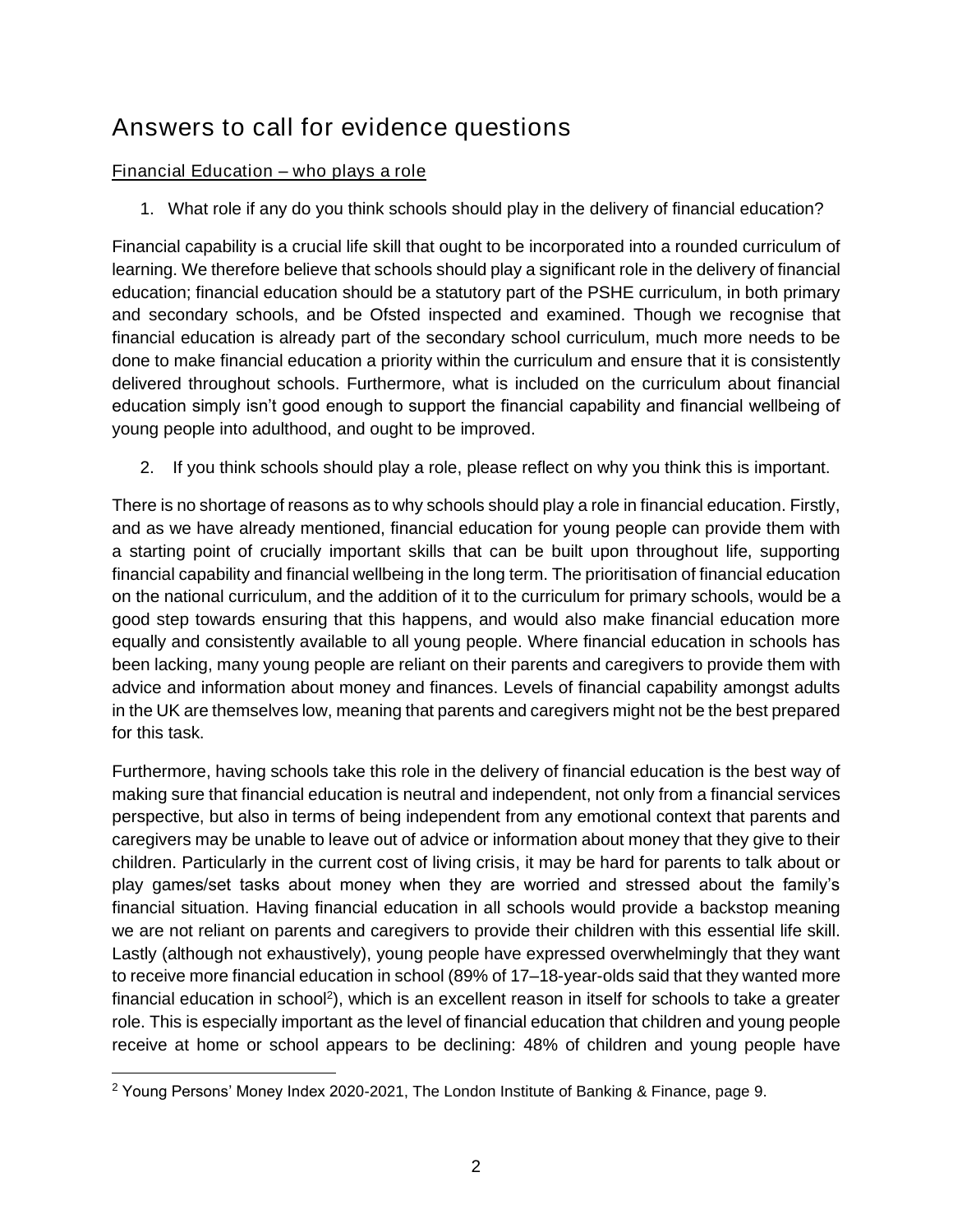received key elements of financial education at home or at school, down from 52% in 2016 (MaPS  $2019)^3$ .

*3. If you don't think that schools should play a role, please reflect on which audiences you consider should* 

No comments – we believe that schools should play a role.

*4. Thinking about the delivery of financial education in secondary schools, please share reflections on any challenges or barriers that these schools and their teachers face*

An important part of the work we do as charity involves delivering financial education workshops in secondary schools. We asked this question in a survey we sent to teachers in secondary schools that we've worked with in the past, to which we received 27 responses. Compared to surveys we have sent to schools in the past, this is a very high number of respondents, indicating that financial education in schools (or rather, the lack of) is something that teachers feel strongly about. And while we would like to stress that this was an informal survey, and that the results should not be afforded the same gravity as those from a piece of peer-reviewed research, nonetheless we believe that they provide us with an informative snapshot of sentiment in schools about the role schools could and should take in the delivery of financial education.

When asked if they faced challenges or barriers to the delivery of financial education at their school, 89% of respondents answered "yes" (11% of respondents answered "no"). When asked to elaborate on any details of the challenges or barriers they faced, 63% of respondents talked about not having enough time to deliver financial education, as financial education simply isn't a priority on the curriculum. Respondents said that financial education is "challenging to fit into an already stretched PSHE curriculum" and that "we have to fit too much into personal development time". Similarly, some teachers talked about "timetabling restraints". Although the following was not part of an answer to the survey, it's worth mentioning that we have previously heard from schools that we've worked with that our shorter workshops are better suited practically to the timetables that schools work on. So, while we need to promote financial education as a priority for the curriculum, when/if financial education begins to take more of a centre stage on the curriculum, the logistics of a school day and how this is related to the delivery of good financial education will need to be taken further into consideration. One way we could approach this would be to move financial education from being on the maths and citizenship curriculum, to the PSHE curriculum.

Interestingly, multiple respondents to our survey seemed to be unaware of which curriculum had responsibility for the teaching of financial education, with one respondent even suggesting that financial education ought to be moved from PSHE to maths. It shouldn't come as too great a surprise then, that 56% of respondents talked about not having enough resources, knowledge or expertise needed to deliver financial education when asked about any challenges or barriers they faced; respondents cited a "lack of staff and materials suitable to students studying English as a second language", "a lack of staff who feel confident to teach this subject", not "having the expert

<sup>3</sup> MaPS 2019, *CYP Financial Capability Survey*, page 4.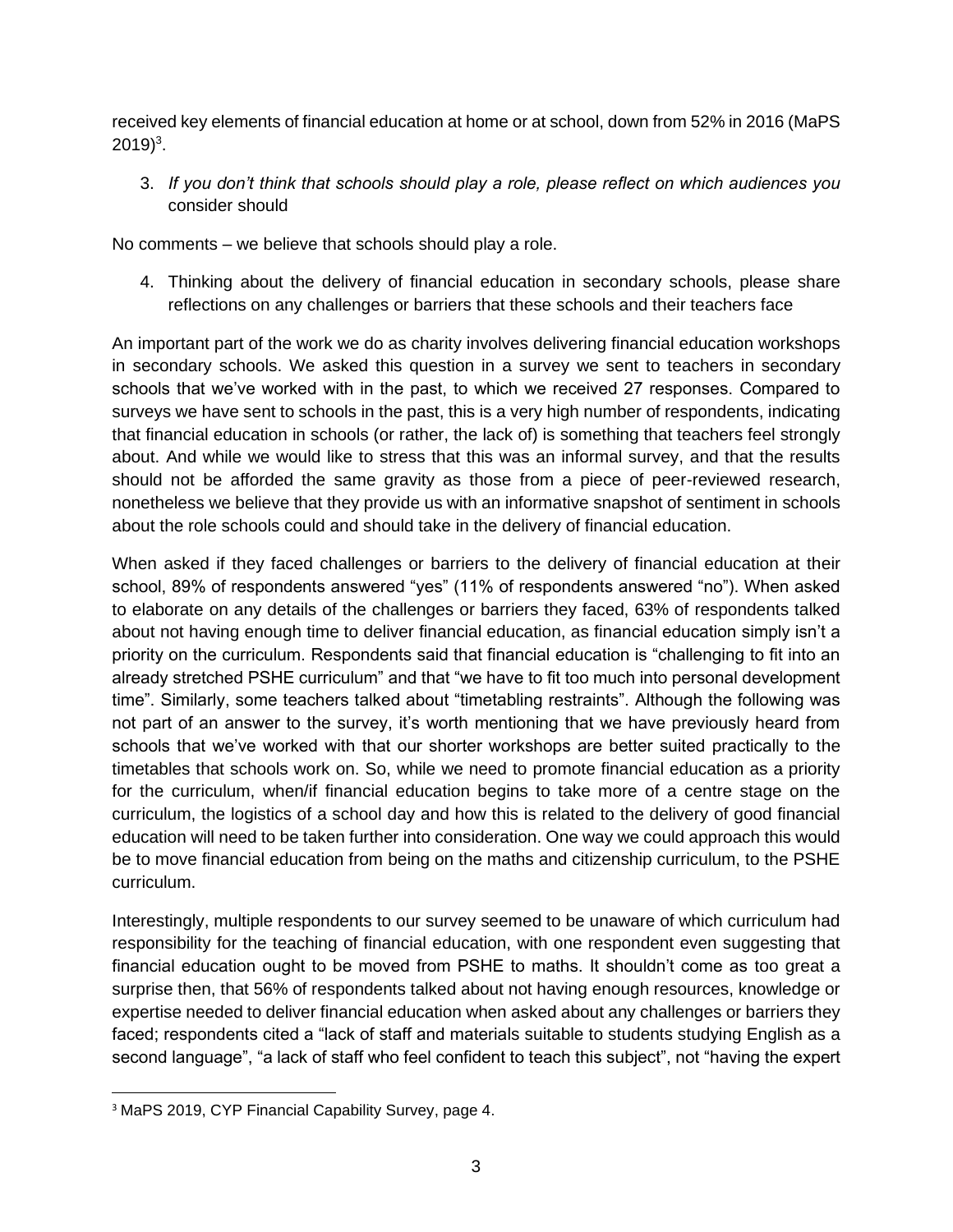knowledge needed to deliver excellent financial education", nor "easy to use resources that cover key aspects of financial education across a range of year groups and ages". As discussed, while financial education has been a statutory part of the nation curriculum in England since 2014, the government has failed to provide enough funding and resources necessary to make delivery a reality. Furthermore, many schools, such as academies, are not even obliged to follow the national curriculum.

*5. Thinking about the delivery of financial education in primary schools, please share reflections on any challenges and barriers that these schools and their teachers face*

We do not do much delivery in primary schools and so do not have anything significant to add here. The challenges in primary schools will be similar to those in secondary listed above, however with the additional barrier that financial education is not on the primary school curriculum in England.

### Solutions to the challenges and barriers

6. *In what ways could secondary schools be better supported to overcome the challenges and barriers identified?*

We also sent this question to schools in the survey we first talked about previously. The answers we received were varied, although tended to reflect the barriers which they had previously described. For example, some teachers repeated their concerns about curriculum constraints, and suggesting that financial education "should be part of the curriculum for all schools", or that there needed to be "more dedicated time to the subject within the curriculum". Others wanted "better training and resources", and "free training for teachers, free workshops for students". Some teachers went into more detail, for instance, suggesting that if what was supposed to be included on the PSHE curriculum didn't change each year, "more time would be freed up for teachers to educate themselves", or requiring more support as "it is very labour intensive to identify good ageappropriate resources".

*7. In what ways could primary schools be better supported to overcome the challenges and barriers identified?*

Financial education should be added to the primary school national curriculum; however, lessons must be learned from the botched introduction of financial education to the secondary school curriculum. The introduction of financial education to the primary school curriculum must come with adequate training, support and overall implementation that so far has not been seen for the secondary school curriculum.

*8. Are there any primary or secondary schools that face unique challenges and barriers to delivering financial education? (For example, by region/Indices of Multiple Deprivation decile)*

Yes – see below.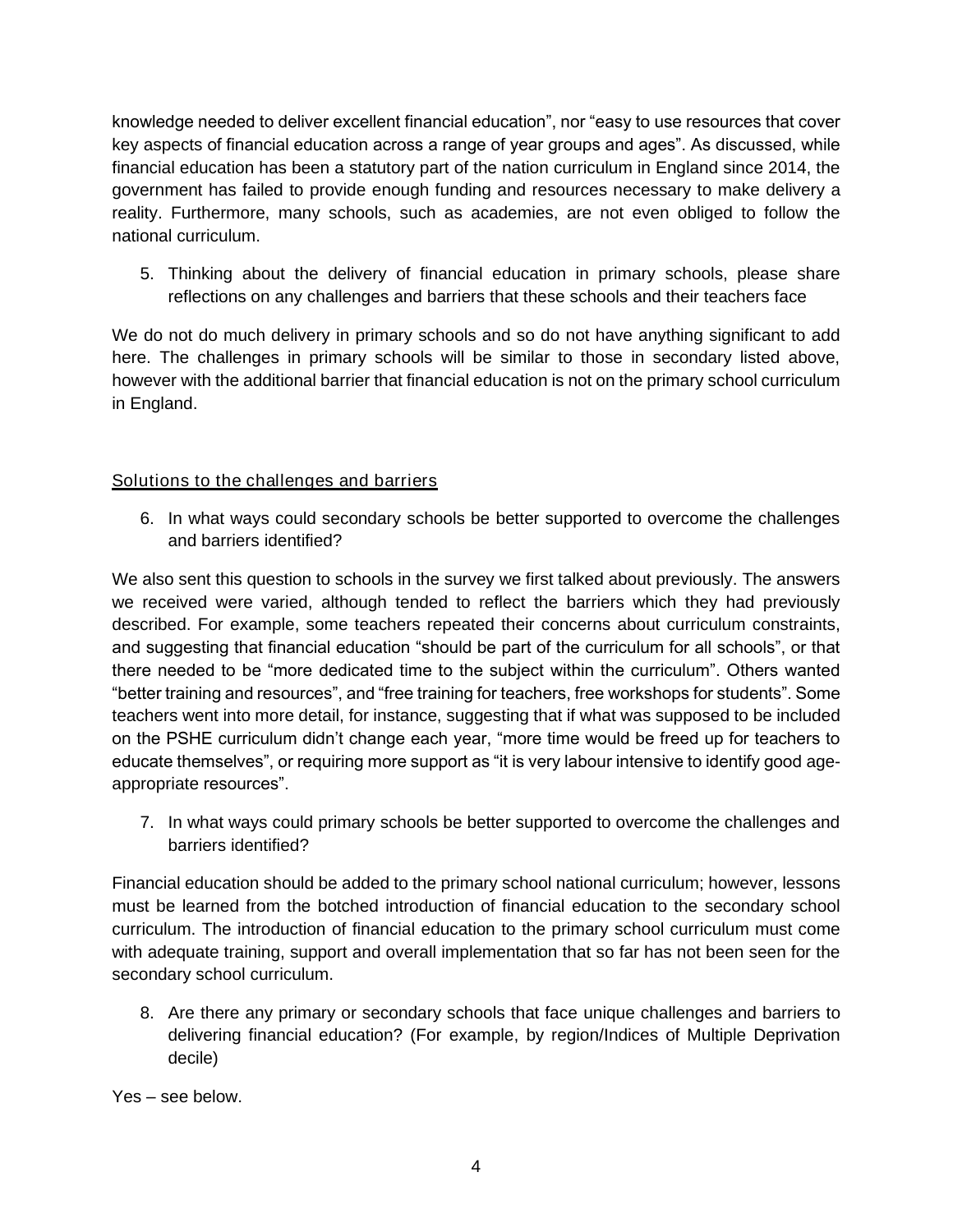*9. If yes, please reflect on what these unique challenges and barriers are and what solutions could address them.* 

We also sent this question to teachers in schools we've worked with. Two themes that came through in the answers were deprivation and location. For example: "Nottingham is a deprived region of the country with large numbers of students unable to access money to support their educational needs. The college has a reduced budget to offer money workshops, so it is a difficult balance between accessing affordable resources without creating any costs for students." Other teachers talked about "funding and lack of services in the area". The obvious solution to these barriers is to increase available funding for financial education in these areas.

Other teachers gave us more specific answers, one notably about language constraints, or "the requirement of the Welsh language provision". In Wales, some schools are statutorily required to teach at least 80% of subjects through the medium of Welsh. In other schools, every subject (apart from English) is taught through the medium of Welsh. While these two kinds of schools represent the upper end of the scale of the Welsh language provision (other schools are only required to teach 20-49% of subjects in Welsh, while others need only teach Welsh as a second language up to Key Stage 4. This variation is dependent on local authority)<sup>4</sup>, in these areas with stronger requirements, any lack of Welsh speaking teachers with the confidence and knowledge to deliver financial education will mean that financial education is simply not provided in schools. Though this barrier to financial education is of course localised to a small area, it mirrors other comments given in our survey on the lack of teachers who are confident in teaching financial education to students who are learning English as a second language. The answer to this challenge again seems to lie in making appropriate funding available, so that teacher have enough training and resources to deliver financial education in the face of language constraints.

### Other support for the delivery of financial education

*10. Please share any other policy mechanisms that would better support schools to deliver high quality financial education among both primary and secondary aged children?*

The Money Charity is part of the Youth Financial Capability Group (YFCG). The YFCG is a group of organisations with the shared aim of developing the financial capability of young people in the UK. One way member organisations have tried to achieve this has been to work collaboratively to further the profile and delivery of financial education across the UK curriculum. A policy statement that the YFCG have developed with input from The Money Charity on financial education in the UK can be found here:<https://themoneycharity.org.uk/work/young-people/yfcg/>

*11. Please share any other support/interventions that would better support schools to deliver high quality financial education among both primary and secondary aged children?*

In line with policy statement above, it needs to be clearer who is responsible and accountable for funding financial education for young people in the UK. The Money Charity has years of

<sup>&</sup>lt;sup>4</sup> Welsh Government, Guidance on school categories according to Welsh-medium provision, December 2021.